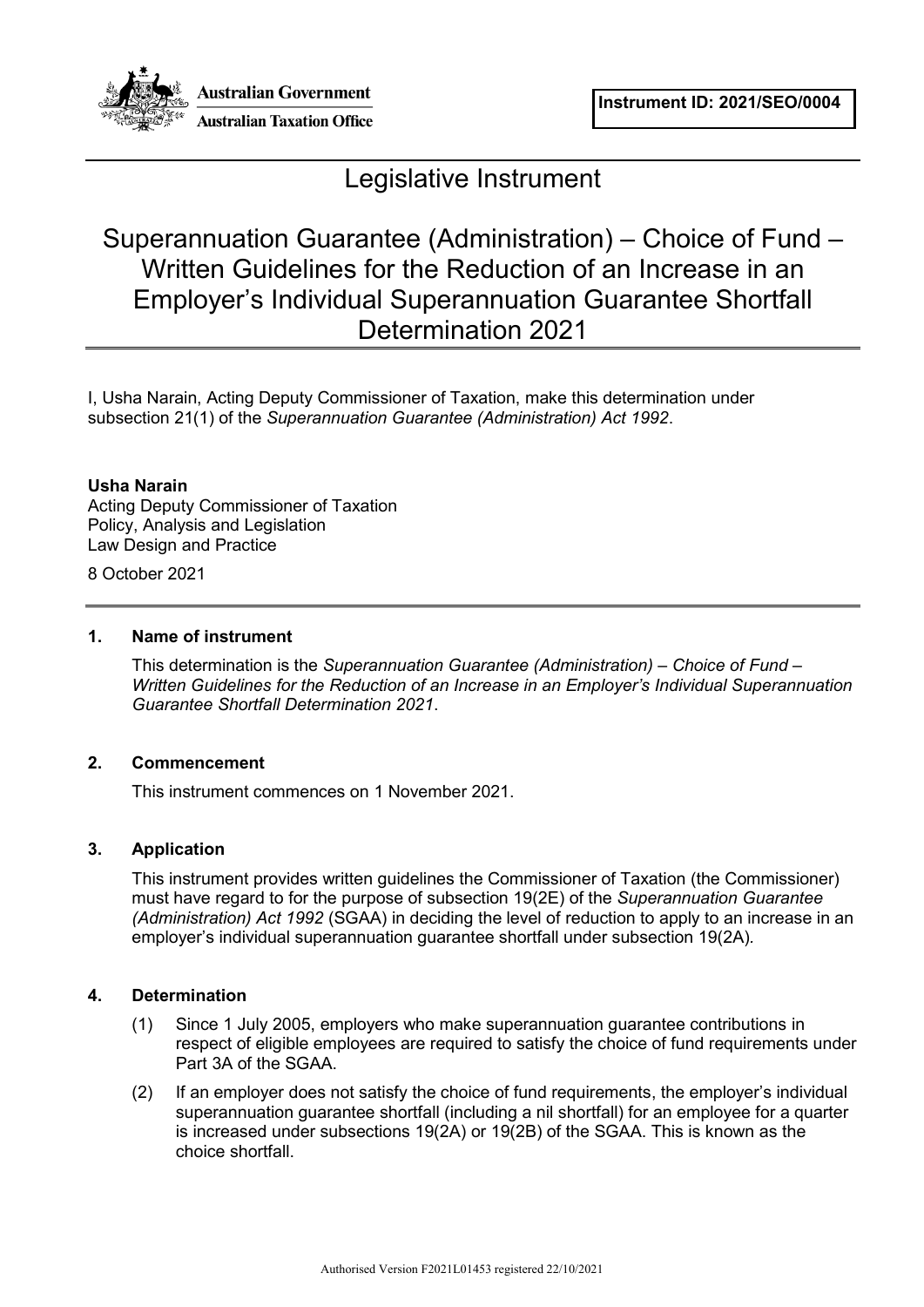(3) The Commissioner has a discretion, under subsection 19(2E) of the SGAA, to reduce the amount of the choice shortfall. All decisions on the reduction of the choice shortfall will be made on a case by case basis, taking into account all of the employer's relevant facts and circumstances.

## *Transitional compliance approach for single default accounts*

- (4) From 1 November 2021, additional choice of fund requirements will apply with the single default account (stapled fund) requirements under Division 7 of Part 3A of the SGAA. From 1 November 2021 until 31 October 2022 employers will, in the first instance of non-compliance, be provided with help and assistance to comply with stapled fund requirements.
- (5) During this transitional period the Commissioner will reduce any choice shortfall to nil if that shortfall arose due to the employer's lack of knowledge of the stapled fund requirements rather than intentional disregard. This transitional approach applies only to the stapled fund changes to the choice of fund requirements, it does not apply to existing choice rules.
- (6) From 1 November 2022 the transitional approach will no longer apply as it is expected that employers would have had sufficient time to understand and comply with the stapled fund requirements. Therefore, the Commissioner will apply the general guidelines from that time.

### *General guidelines*

- (7) While all decisions are required to be made on a case by case basis, where it is evident that the circumstances are similar for a group of employees, the Commissioner will take the same approach to the choice shortfall for each employee in the group.
- (8) The Commissioner will use the following table as a guideline when considering the initial reduction of the choice shortfall based on the employer's attempt to comply with the choice of fund requirements:

| <b>Employer's attempt to comply</b>                                                                                                          | <b>Level of reduction</b> | <b>Choice Shortfall</b> |
|----------------------------------------------------------------------------------------------------------------------------------------------|---------------------------|-------------------------|
| The employer made a genuine effort to<br>comply with the choice of fund<br>requirements                                                      | 100%                      | $0\%$                   |
| The employer failed to exercise the<br>care that a reasonable ordinary person<br>would exercise to fulfil the choice of<br>fund requirements | 75%                       | 25%                     |
| The employer's actions are careless<br>and show indifference to the choice of<br>fund requirements                                           | 25%                       | 75%                     |
| The employer knowingly decides not to<br>comply with the choice of fund<br>requirements                                                      | $0\%$                     | 100%                    |

(9) After making a decision on the initial level of reduction, the Commissioner will consider whether that level of choice shortfall will be maintained, or a further reduction is warranted.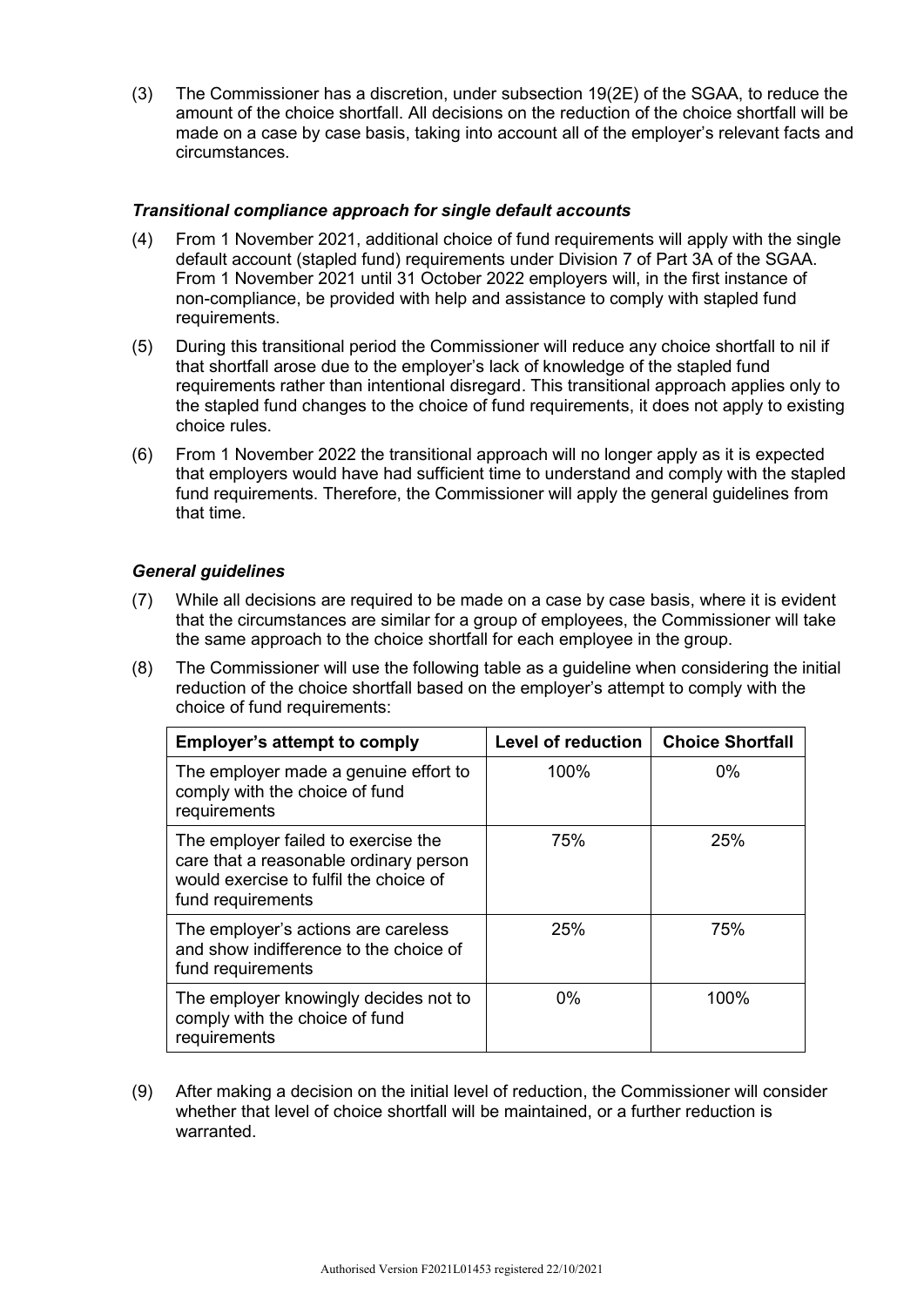- (10) The relevant factors when considering a further reduction include:
	- (a) the employer made a voluntary disclosure of their failure to meet choice of fund requirements
	- (b) the failure to meet the choice of fund requirements arose due to an error or honest mistake which has since been rectified and the employer is now contributing to the employee's chosen fund, or to the employee's stapled fund if no fund was chosen
	- (c) the employer has an otherwise good compliance record
	- (d) the failure to comply with choice was due to exceptional circumstances such as illhealth or impact of a natural disaster and the employer has since taken steps to comply.
- (11) The amount of choice shortfall remaining after applying the initial level of reduction will be reduced by 20%, for any additional factors, to a minimum of nil.
- (12) The Commissioner may not reduce the choice shortfall where the following factors apply:
	- (a) the employer, previously the subject of superannuation guarantee compliance action, is reasonably expected to be aware of their obligations, but has repeatedly not met the choice of fund requirements, or
	- (b) the employer has a history of not meeting choice requirements for other entities, or
	- (c) the employer took steps to obstruct the Commissioner from determining any superannuation guarantee or choice liability.

#### *New employers*

(13) New employers, with no previous business experience, will generally have any choice shortfall reduced to nil in their first year of operation unless the non-compliance was due to the employer intentionally not complying.

#### *Other matters*

- (14) A written notice of decision made under subsection 19(2E) of the *Superannuation Guarantee (Administration) Act 1992* will be given to the employer who is liable to pay the choice shortfall. The written notice will contain the reasons why the reduction in the choice shortfall was or was not made.
- (15) The Commissioner's power to reduce the choice shortfall does not extend to any individual superannuation guarantee shortfalls which arise where the employer fails to make sufficient superannuation contributions to a complying fund or retirement savings account.

#### **5. Repeals**

This instrument replaces and repeals *Superannuation Guarantee (Administration) Act 1992 – Written Guidelines for the Reduction of an Increase in an Employer's Individual Superannuation Guarantee Shortfall* (F2006L01821) registered on 15 June 2006.

# **6. Definitions**

A number of expressions used in this instrument are defined in *Superannuation Guarantee (Administration) Act 1992*, including the following:

- (a) *charge percentage*, has the meaning given by subsection 19(1)
- (b) *chosen fund*, has the meaning given by section 32F